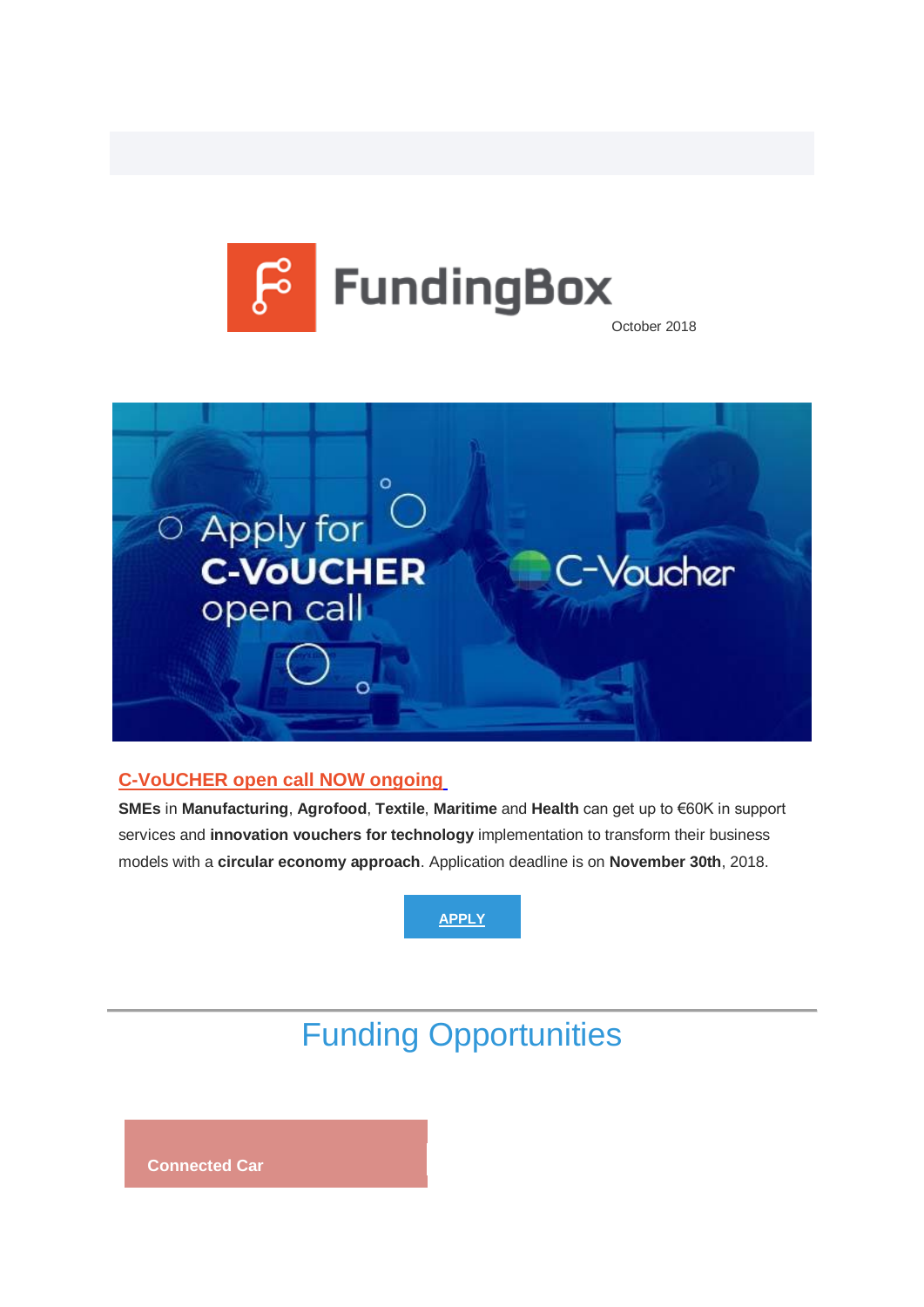## ICCar 2nd open call

**Few last days** for **automotive startups and SMEs** to apply for premium **acceleration**, expert **mentors**, technical **coaching** and **equity-free funding**. (Submission deadline: 18/10/18. Funding up to €60K).

#### **[Apply](https://u2286381.ct.sendgrid.net/wf/click?upn=mdDnUxz21EQ34gJm0gdHexaSdYMNw-2FrHZATrOMjZteQyGhmDjL3wwvTZR0AcfZzQfX8UCNuIJ24BIBjAcMBwGMBHw2Bf8YhqFfLheiLJPR3skSVkAobelZ4tfpt3Kdzl20pt51cR-2FHgF-2F5HeOTaYsEPRW2-2FbrNWpfmrQIzG-2BWLsV37Dlcu5y-2F1fGCenQqyEXOsYoIyptynM5bZHIBxxbAFe0EcMfNPCD3l-2FQT8T0x6iKbeKQJ7A4T2fYuJvdZzM7Ayd-2BNpRsUfhzgZrzcMm2FItgFRtOQ6nrWR-2FJKMmWjKHbDklhbX8hLv-2FpbZj7dYP4_b2G3giq3pkDl0bszzoW5ZkX7OhDUk3cfui5b4JGXqldyUwoHd3lEGg7ukGXaoSCB5z5OxnO-2FduyvXDNsr4pmZnlZDxhndvlp0t-2FJGRonnb19nvoIC-2Bvd0HqDa2uzzQKoYzK6WFyPQShQzs7rrrmnM3sfMOuZqjXySWNXs-2FIE9RUmZklOgArxw1Ilw22WthET2-2FrElgrBzs61sC8-2BAIok-2FqwhkY88zVM-2F02bpO3cO64bOLnRYXJ-2FmhKzrduX7XmAs7QtYABkOLtx9Xfer3j-2B5wX-2F5IFD9xiR1s4srNqgnX1BYd1S-2BojfNJ-2FqKHdyI7MZJQTR8RURVRcGb6F-2BszxeU3TbOt7LeodrwgE-2B9z6QAGjSrobgatBiJjIFbaAwZR1ZYJx9tKL3v3ppd5l1vsekxJfJONgqKo6nx1Y6ISU3nlB9DZefHEyW0md-2BLyOeDVMR3)**

## **Low energy computing Tetramax** 1st entrepreneurial call

1st Entrepreneurial TTX call of Tetramax targets **entrepreneurial tech transfer experiments** in the **Customised Low-Energy Computing** (CLEC). (Deadline: 30/11/18. Funding: up to €30K).

**[Apply](https://u2286381.ct.sendgrid.net/wf/click?upn=mdDnUxz21EQ34gJm0gdHe-2FplvZthYSGSEDiALXFA8aqkVab7SBihuTIuzED7O4XK2QA8qi0krX2t8yz5doFZdfoqJSbgVNz-2BFvsORG0Qn70nvQ7UtOJJsVj5dA7YnT2C0WjdLw1dp2bWF3SnN0qKkQg6QGPVusfq3uB402La1Bz6iSaU8U7ILg5pW-2BTac02pcl9hVEFMR52bXQXVkN8abqEcqyEwWr-2BgCLckWEcoLoZN-2Fv67cGOW3MW6iJA5xinuawo6TYQWIZeEjajs-2BBOsyQ-2FhDVTvnrlcD1MLOdfpu1AnF1suK6KJjvWbu-2FzKrYw8_b2G3giq3pkDl0bszzoW5ZkX7OhDUk3cfui5b4JGXqldyUwoHd3lEGg7ukGXaoSCB5z5OxnO-2FduyvXDNsr4pmZnlZDxhndvlp0t-2FJGRonnb19nvoIC-2Bvd0HqDa2uzzQKoYzK6WFyPQShQzs7rrrmnM3sfMOuZqjXySWNXs-2FIE9RUmZklOgArxw1Ilw22WthET2-2FrElgrBzs61sC8-2BAIok-2FqwhkY88zVM-2F02bpO3cO64YaBo3VGZ8oUO-2BisQ2deKh1nw6otHBLHCUvEOBkcjobKUm0Zp6iGPqExLrCFmsREEfZDC-2BdkpiTBQBdRKu7PfbcNZdG116rOAQGxWzr5K0pOc0s6Pacmy9nGJcIJjaFSXgjGgryy6pI3-2F3kpgp26gH8YkZ4qDWC18rIv6x-2Bu7wi43kxPtO8DXl130eUJwU6GQJS9vAx9B-2BSG9RJxV-2Fa1Wmd)**

## **Robotics, Logistics** L4MS 1st open call

**SMEs** which are looking for **logistics funding, technology support, mentoring and training**. (Submission deadline: 30/11/18.

**[Apply](https://u2286381.ct.sendgrid.net/wf/click?upn=mdDnUxz21EQ34gJm0gdHe4-2BBkGWQ9RTe5BDwjmWwGAaJat1BRMvx1A-2FMVwVkJYhEfcjUvx-2BEjglHIylu-2BkyK35Dmip1lm-2FGTAOECoQ5FJVI6ygTMolea01FtOkRyHJEAcc9yrSsvnhFyUV9BklP76ZRxB8kJBZabY-2BnPLwQFdxwxFX-2FCa8GQ-2FZ9-2FPUmN4-2FCQZCiBXdXKUpjpPNLO0L1-2FYrkrPymOGeRoX3h3KCSMVZ4O76spmnrWuxF35IubLYaJEnxUkJJxiWrZv11e7xbxKN4gLNT3Jacq5kIbnF2B5b5DkJ6YrqG-2BJq3LvXRb7oUf_b2G3giq3pkDl0bszzoW5ZkX7OhDUk3cfui5b4JGXqldyUwoHd3lEGg7ukGXaoSCB5z5OxnO-2FduyvXDNsr4pmZnlZDxhndvlp0t-2FJGRonnb19nvoIC-2Bvd0HqDa2uzzQKoYzK6WFyPQShQzs7rrrmnM3sfMOuZqjXySWNXs-2FIE9RUmZklOgArxw1Ilw22WthET2-2FrElgrBzs61sC8-2BAIok-2FqwhkY88zVM-2F02bpO3cO64YkWetko78dLcyK4bcYPm7jwg0v2mAUFDdVO8bfpRks-2FN6l6XaKZIlx1JlduLAywdwlkm4LuxYmw76E6A2wno57v6mDPr0qpSgxkRBEOo5B5-2BlymQalb1o1twzSBqwnoPDJDbI5lfcKWplVPhrFRObW5mw5yqbsyqpNb5lo19Mgla5JmT9VUtRhzdHnsPOVUYtNNGVqOJfB5vCNaNW-2BvjB6)**

## **IIoT, Manufacturing** IoT4Industry open call

It supports **small and marketoriented projects** involving **SMEs** and consisting of implementation of **IoT technologies into manufacturing tools & facilities** (Deadline: 20/12/18. Max.funding between €50K-€120K).

**[Apply](https://u2286381.ct.sendgrid.net/wf/click?upn=mdDnUxz21EQ34gJm0gdHe2Q1MhN7LU5vpLDtquBk60ff2m0zlf6pVJVKrEbUo8S-2FhCZbw2kTwuHGHSgpkdwnPr-2BwH0l7s-2FvcFPmNCHFg9EswN-2FUnbTVy27zOyfase6CY18DGQiQWnQ7qR-2F68RE8OUMn4Zq7CcdCjNoJHBgoQUA7M0z9s-2FnWN2TxhdSgqVfa-2F8CSy4Ih7bP4FiN8mR82Zi09QCDvhsbtaDQ2r-2BeFeZ8eoU-2BoQuIqv9mp-2BzbE3Gr21SM8ShTqinw4Q3j9ChdxY6iwB-2FBIA9YcyW0G7owibPAyCmXZQgGfeKYpWbu7lyuui3uhAFFZfLhbM3ISBoHNxBw-3D-3D_b2G3giq3pkDl0bszzoW5ZkX7OhDUk3cfui5b4JGXqldyUwoHd3lEGg7ukGXaoSCB5z5OxnO-2FduyvXDNsr4pmZnlZDxhndvlp0t-2FJGRonnb19nvoIC-2Bvd0HqDa2uzzQKoYzK6WFyPQShQzs7rrrmnM3sfMOuZqjXySWNXs-2FIE9RUmZklOgArxw1Ilw22WthET2-2FrElgrBzs61sC8-2BAIok-2FqwhkY88zVM-2F02bpO3cO64b-2FKYF6If-2F6Cw5cL61uc69QAWDA7dT8-2BNkRpxEB85O0eku5n160vbQnEahgdYfrHaOH2pK9gby5Y15czGK4A1MIv7y8-2F3AdqlO85UmdEJ7ZN6Vo3hC83r5vRgkkbC05WS8RrG2ho0mOD89jXdfQZWkXgKntLXcCb306HJQUHVEutugrQhA-2FeCxz8BZ3gwno0Njur0cNCpwpGS2g-2BEk5mk9e)**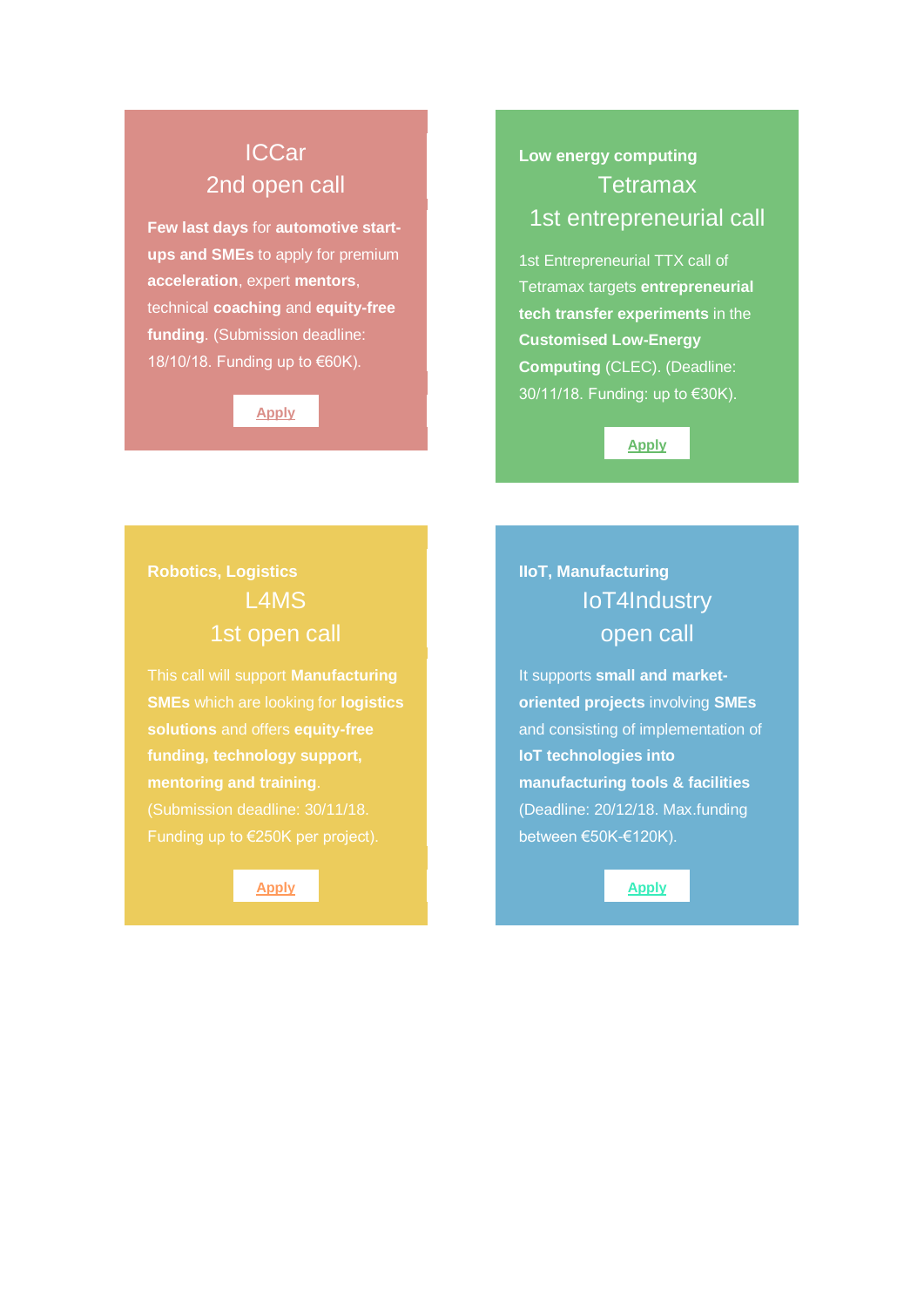

# Meet & Greet



### **EUROPEAN WEEK OF REGIONS AND CITIES 2018**

**BARCELONA INDUSTRY WEEK 2018**

This annual event includes **160 working sessions** (including workshops, participatory sessions, Q&A, EU Regions Talks) for cities and regions to showcase their capacities and prove their importance. **I4MS** was presented here yesterday (October, 8th) during the session **"Boosting the uptake of digital technologies by European SMEs"**.

**[More info](https://u2286381.ct.sendgrid.net/wf/click?upn=mdDnUxz21EQ34gJm0gdHewulS6WtOILWGJuu-2BqS8iTzVfuAtD8baLm8J2ySnKqTAlBiZ0ZKtESxXnJ-2BfhbLlAP5yRc4DvDa5jfT5sUxSseXxxOC7JHEq7Ji9ID900p8eQQeaYolQQrMDtqatWQxg987By-2FgkIp-2FpqVYSknp1vZUKBfBb8zsfxLPnv-2FC39h3MB2hNuy5sac9WuPxJDZfInIHOVf2zCDA9S0EEIVc8KMjZqCnXsWum-2BSFhU00knQ1IfapnNdopN4VJiAVrOnfsGGXVq1VCblAMwdVrT1Wxe0zWikqbuxsJtJ4AKzJ9rSIJ_b2G3giq3pkDl0bszzoW5ZkX7OhDUk3cfui5b4JGXqldyUwoHd3lEGg7ukGXaoSCB5z5OxnO-2FduyvXDNsr4pmZnlZDxhndvlp0t-2FJGRonnb19nvoIC-2Bvd0HqDa2uzzQKoYzK6WFyPQShQzs7rrrmnM3sfMOuZqjXySWNXs-2FIE9RUmZklOgArxw1Ilw22WthET2-2FrElgrBzs61sC8-2BAIok-2FqwhkY88zVM-2F02bpO3cO64Ys-2FfsnITE6UAgZas4vsZ1t-2BsUEmHQh3mPPWdzSZsT6Z6Jragg4yLz3AFqVs0-2FFEJDsUdRZ-2Bu7fgkgEPprfI0UQMW3RQSEHjdwDBZE9uB158-2BtXvQJTuddBkG7fRFLvRHHRX4MZMJcUQRki11tSOzCLbu2cIyjmzs6nhn3LyJXnwia5fvVGjzGxDo5RS0t3ktnOEKG5WbWgkz0Dpi0-2BJxdj)**



During this edition of IND(3D)USTRY, the session called **"Digital Innovation Hubs, a challenging European Initiative"**, on October 17th, will bring together key-players from EU, Regions, Regional Clusters, RTOs and SMEs to **exchange views on existing and future innovation hubs** and their activities.

**[More info](https://u2286381.ct.sendgrid.net/wf/click?upn=Ycz0Bb1yYVt-2BFm8-2F3wY8t4w3qwAI-2BIgErsRthOr0EGSQvR1FLW3QhELXp8f9dktWw251gmgyfmp6-2FnECuuTNpwckDUvM4bde3SOli68DOi4EmEbtcHcxA1eypPrX1yLT1oTcVBgLhrmXgwmuvQFmhx5iARHYBe5wTS2XLyaxe-2FqZ0bhGiNBE3n-2BP4vzOYSau9zJpkhEq1aRH-2F0c-2BDTHtnlvs7M0pqNj6WROFNKl-2BfTKulozkG76K3nD2-2BT9y-2FPBD8RFdzpJwN8l-2BIIM6ZCCyjz1VdY2x1ruVfcomi5Sr0xc5SMrLShF-2BLuDO-2B2a4Dq4M_b2G3giq3pkDl0bszzoW5ZkX7OhDUk3cfui5b4JGXqldyUwoHd3lEGg7ukGXaoSCB5z5OxnO-2FduyvXDNsr4pmZnlZDxhndvlp0t-2FJGRonnb19nvoIC-2Bvd0HqDa2uzzQKoYzK6WFyPQShQzs7rrrmnM3sfMOuZqjXySWNXs-2FIE9RUmZklOgArxw1Ilw22WthET2-2FrElgrBzs61sC8-2BAIok-2FqwhkY88zVM-2F02bpO3cO64a-2BpmmPj6deDLoklsvce9Ufrf1BJ2cZfg9APmPgeOAEw1-2FacnmrGQfK-2BJN1Jmz5Wtl-2FTfr5xGfcTDHWoNSI8fOQZcp0dgIZDaimUvwtSsbHVm0EFCWECEufsZEoTC2tz4kH8bdicny4MW6vVjz0KE6JbAj-2FT31zPL5kEh2x6j7R-2Fyqq-2BmgjfzXJIMwLLDmeoGrzmShUolvPxEVv0BBvl-2Bif)**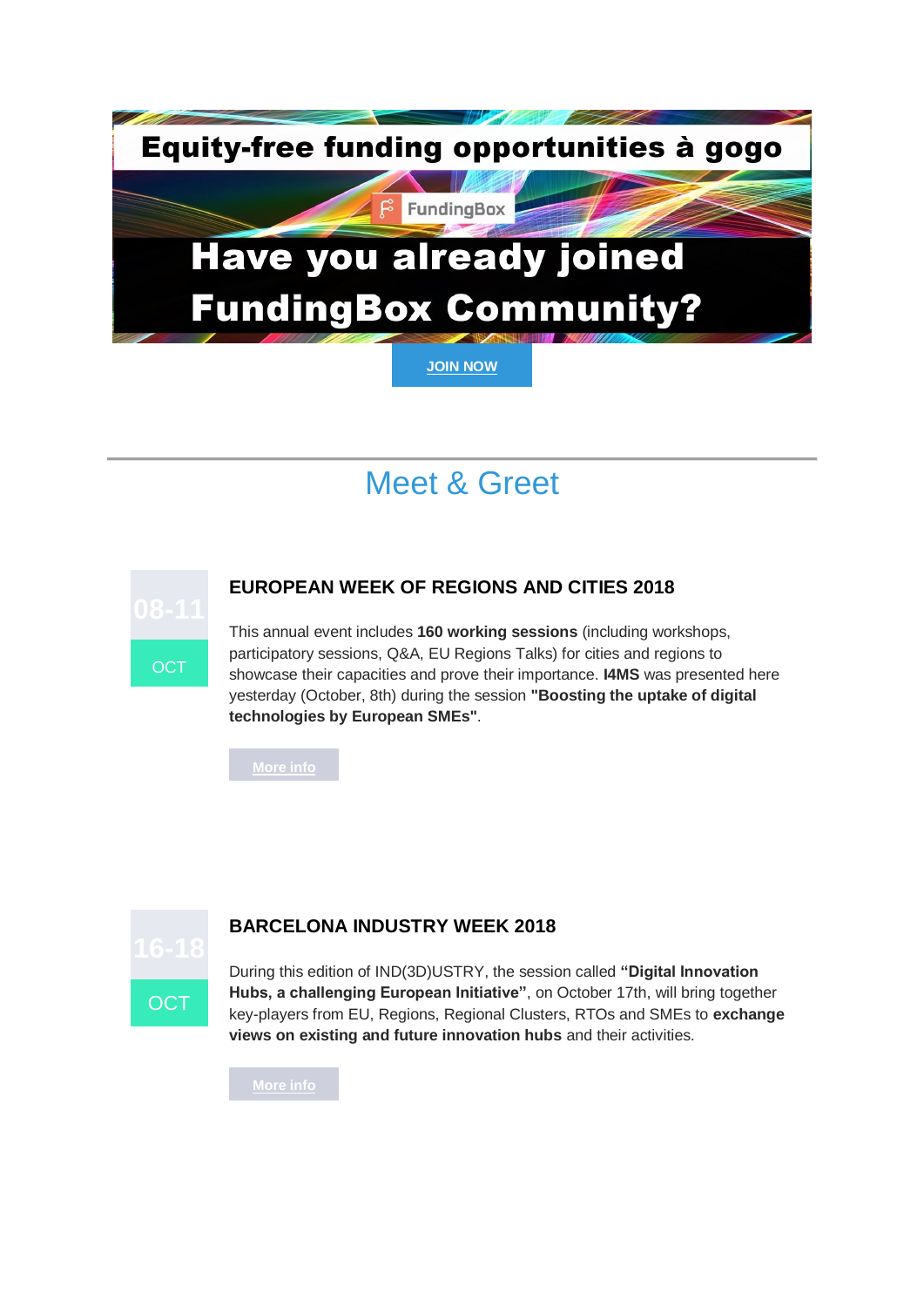

### **IOT SOLUTIONS WORLD CONGRESS 2018**

Co-located with IN(3D)ustry, Blockchain Solutions World and AI & Cognitive Systems Forum, this annual meeting to **explore the latest industrial IoT innovations** includes a 3-day conference program with 300 top-levels speakers and an exhibition featuring over 300 exhibitors.

**[More info](https://u2286381.ct.sendgrid.net/wf/click?upn=mdDnUxz21EQ34gJm0gdHe4xmW2Y9FnhJwJ1URHsKuPxiwKZgtR8nUdnr5FoXtyc1hzykQ27MCiMx30B9hwxNUBesMG0YNteqzBjt9HfAFAF-2B7KvYrevVVcUcQJLrqH1HpLu5vartA3UD9NVTQKOT48ufr80BK2eCzZMyEIL83YA7XPu96-2F9HIju30edW3Wg6HCps4hXq8k34PbLnmZevsUm24tpGpeqfol5xSAjylkRPfZmD8QBeC7-2Bo2qtQ4Rhollu6v6M5Ml-2B2CAzw8Nze80-2BLNc6iQoccGjhFhsOHoRxoFddyCed2WSNcp84qRCdL_b2G3giq3pkDl0bszzoW5ZkX7OhDUk3cfui5b4JGXqldyUwoHd3lEGg7ukGXaoSCB5z5OxnO-2FduyvXDNsr4pmZnlZDxhndvlp0t-2FJGRonnb19nvoIC-2Bvd0HqDa2uzzQKoYzK6WFyPQShQzs7rrrmnM3sfMOuZqjXySWNXs-2FIE9RUmZklOgArxw1Ilw22WthET2-2FrElgrBzs61sC8-2BAIok-2FqwhkY88zVM-2F02bpO3cO64b7dJM2kolnoVAb9dkno763pjoMDv3MPWr-2B243UqeGqxNHkuMOWlQ7RmBwMVpbRW3rRNUQsxN1pRqnJOlh8Wzuy1zsiDWAV686u63CqPxY0dkf8-2BZZd0EcxHco4zC8asNkhrRaeAm3pHW5Uo09i-2FF9t5t0tvAMozv5PZW5gA7U1rIr7IrBqgOGjcjg96R-2BQ-2BovLNtNTOPnq7-2BWFtNqmcqVL)**



### **TU AUTOMOTIVE EUROPE 2018**

This event held in Munich offers **insights, disruptive tech and networking** in the innovation area of **connected cars, mobility & autonomous vehicles domain**, through a conference including speakers of major automakers and an exhibition. Colleagues from **IMPACT Connected Car** will be around. Look for them!.

**[More info](https://u2286381.ct.sendgrid.net/wf/click?upn=mdDnUxz21EQ34gJm0gdHe01fIf1aEKwcaYJo3v2U-2FjLFEzq41aXeAdE63UrIqKL7LHLBBfeFP63EdLIM-2FvzSPNes1Pu-2FafNhAkP-2BILD9oy43qlTdGE8rEf8qqN4cYUT1dq8aGIMhgUzAFnZz1RWzAAB-2FLkxP3uTuqX7SUGefGOi8hLSvtvn0-2BZfdMFmLITPRkAS3Y-2BDxJQD5gMX76-2FeC-2F-2BD7uy5jCsi5w1amJGthdlUHWHHZfK-2FOmWE5STpNoBriBhEUHdKQsSvAU5rHtYogTrVRLGTnYyvUSFxDSLf8Y7KaubYLmWlUpBO0Z-2BVPaP-2F3_b2G3giq3pkDl0bszzoW5ZkX7OhDUk3cfui5b4JGXqldyUwoHd3lEGg7ukGXaoSCB5z5OxnO-2FduyvXDNsr4pmZnlZDxhndvlp0t-2FJGRonnb19nvoIC-2Bvd0HqDa2uzzQKoYzK6WFyPQShQzs7rrrmnM3sfMOuZqjXySWNXs-2FIE9RUmZklOgArxw1Ilw22WthET2-2FrElgrBzs61sC8-2BAIok-2FqwhkY88zVM-2F02bpO3cO64bY9D7U8LDFNtLHW4qZusQY1kqgXmKXc9ja7TOZisFC1FgLGacDTtGlwunEPIhiXzdcJqi7oOhEQS5cyNYfVIR1qTdxiJM8rSJ7B2wCJwTCCkXaDacTRSvqrPBKg9n6SUZv4lgn2k0siGEQuiGHCb0OPUp2e8FVq8IolwR6GXZn0-2Fq3R0h69Ky-2Bxg3xvQJ70WeoPKJj9jz90vM7B6qf7mEZ)**



#### **WEB SUMMIT 2018**

This well-known event about on held on Lisbon, includes in this year's edition **24 thematic tracks** from autotech to deeptech to corporate investment. With a great **focus on startups**, it features the ALPHA programme, success stories, pitching sessions, mentor hours and the machine demo, among others.

**[More info](https://u2286381.ct.sendgrid.net/wf/click?upn=mdDnUxz21EQ34gJm0gdHe9euSDtnp9ERJeqS7w8uCAsfZA-2BeC-2B8mABxzR4EWJyYCi8K1Ui090ELgtQUxenxFr9Tv-2B6dLy1vv9i7g2NSHfR4xW92OssotUH2U9ITOFWA4r6jdEvPvx-2B7ewHX3mrsazF1BHXY65HDFpjVBUxQwrjNJ6Uty5DipeZU54GSpicQWDN9ymvrQAKNNMrf7UbPP2UPcR5bewjwCcb1YJlIx-2Fc7UrmmA58yVJZ2TOn-2FhT6LZ7lAGK5ufPQBmZsF8zl7ab3445dc31KuyWzQPdp8ohP0-3D_b2G3giq3pkDl0bszzoW5ZkX7OhDUk3cfui5b4JGXqldyUwoHd3lEGg7ukGXaoSCB5z5OxnO-2FduyvXDNsr4pmZnlZDxhndvlp0t-2FJGRonnb19nvoIC-2Bvd0HqDa2uzzQKoYzK6WFyPQShQzs7rrrmnM3sfMOuZqjXySWNXs-2FIE9RUmZklOgArxw1Ilw22WthET2-2FrElgrBzs61sC8-2BAIok-2FqwhkY88zVM-2F02bpO3cO64Y8ROqkKCUgOC3E2u4r9Uit2ShzCG7D5Fl70-2FFwkFatgW5T60dEwzWDdvWIvAWQjaWx3DnPwMdU2-2B1Z0xSdlBngvkvDchCYi4aRFoSUfpRbP4-2B2IzgmiDLXVpvzb15XYlNhJnAHFrTTx-2FGHcz1fLhLss-2F08srqog8JL-2FNfseUTM-2FiJbxLTexGBgdvLC9lOMlSqIC6NGIeBmhoDb1TL3qSG7)**

## **In Real Life**

**20 start-ups** have been **selected** for **RobotUnion** acceleration programme. Each of the winners, selected during the **Jury Day** among 204 applications from 32 countries, will receive up to **€223,000 in equity-free funding**, alongside **acceleration** and **mentoring** services



**[Read more](https://u2286381.ct.sendgrid.net/wf/click?upn=mdDnUxz21EQ34gJm0gdHexBZsLC5XlsVlEW5Nw4IJqMS3AYPZOkwuSbaVC9XDI4EKBtCYgq5QUUYLDT7SNoBWDTlHa-2FmkAMVoMq9kGPbczVc7-2BgdSRBqHjpN7Rp4fejOosjS76pTzoY6A9L03bxy26WTn-2BBvvFGBCn54AyxOqlIllhXm8IQEb3ooC727IjFcFR906f0QsxdpgkqFiqy5Iud9yG1c24xiD9Jq7eLYgWJPAbJj9SaJEkhkyOxlsBl2auFK9g5nBeRmhd65fvs6cpA6CEFS132iBUSZLWa6-2F13KdQxZj54swodfw26G8TicrUYRB-2FV05Sa0-2FD0o8qenAgk6JQFl1NqkRNJ9tpTUJ-2Fc-2BRKN1bT8D9Z4Me2pZ5Jv46JXOgSN4Hgom4Sw0zhCTCXAPjYzc-2Fng1GSGqd5vcv0A-3D_b2G3giq3pkDl0bszzoW5ZkX7OhDUk3cfui5b4JGXqldyUwoHd3lEGg7ukGXaoSCB5z5OxnO-2FduyvXDNsr4pmZnlZDxhndvlp0t-2FJGRonnb19nvoIC-2Bvd0HqDa2uzzQKoYzK6WFyPQShQzs7rrrmnM3sfMOuZqjXySWNXs-2FIE9RUmZklOgArxw1Ilw22WthET2-2FrElgrBzs61sC8-2BAIok-2FqwhkY88zVM-2F02bpO3cO64bDJZDNeMo-2BunZaROaxfFDqmZmHIFDvbKKaKlazERXDBZtju52XxzObtulJY2u2YsFjVg2vDzqBMo0ZMDU3wbrVAu2o74lPx9ZwWXeU7FtoArKRILbDtzN8x5h9K1dHM3ps1o330-2FSKsV68oQ5rAQOWbVUkGZlAAnO07F2nca0lYaQl-2BXTYGnrLYVHxI-2Bu-2BHSzCsyucxD8a-2BnRbBfrcfBzb)**